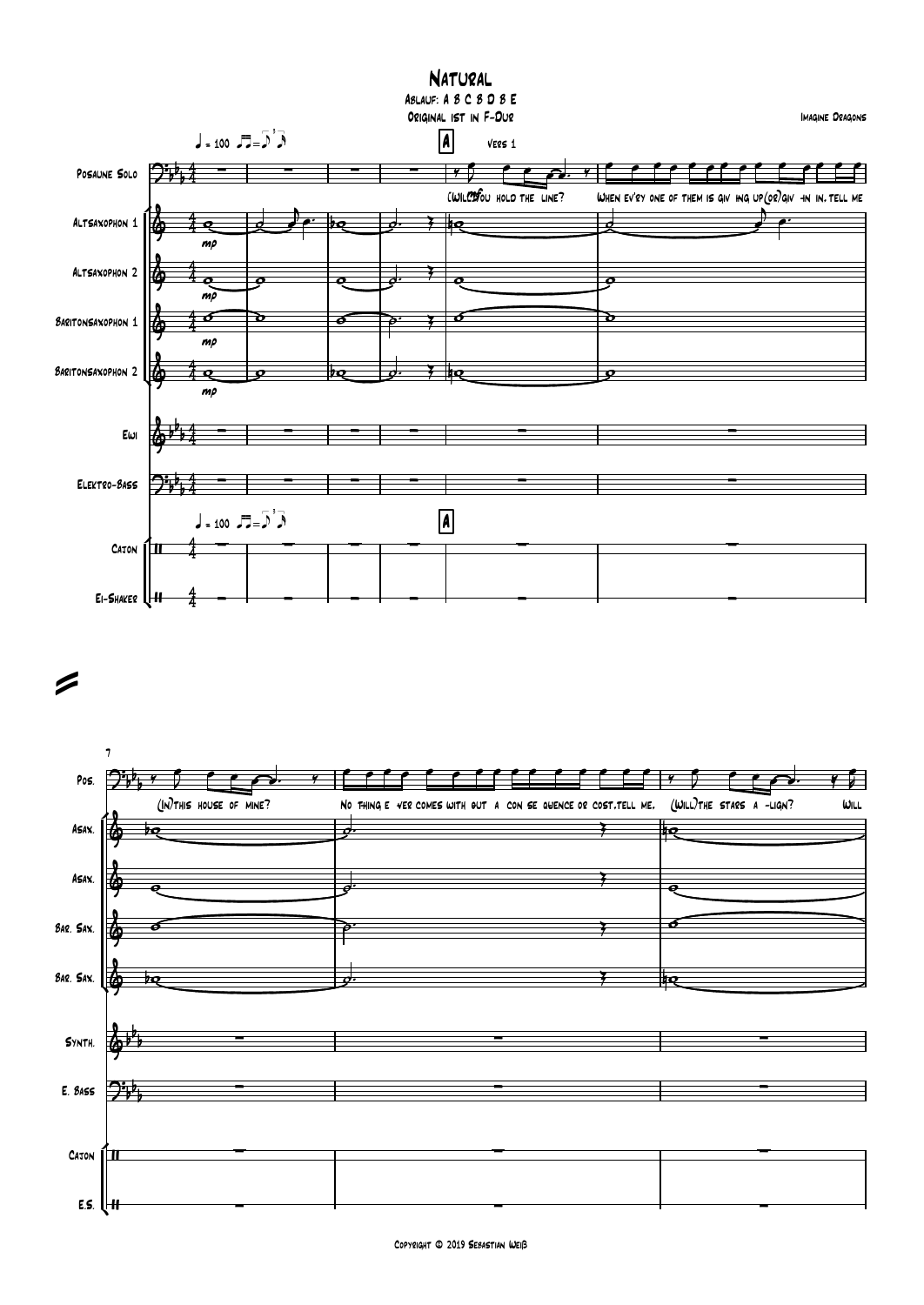



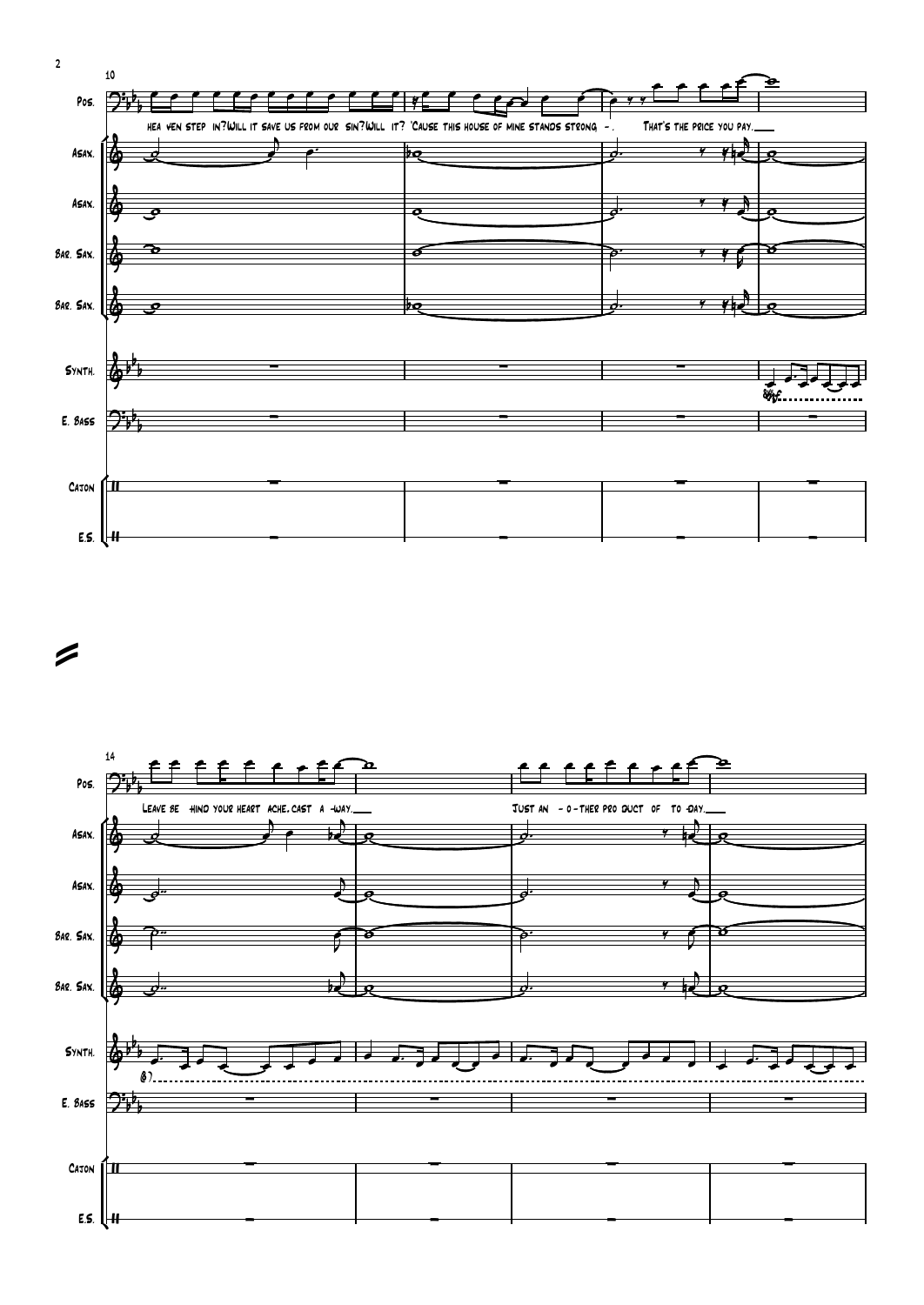



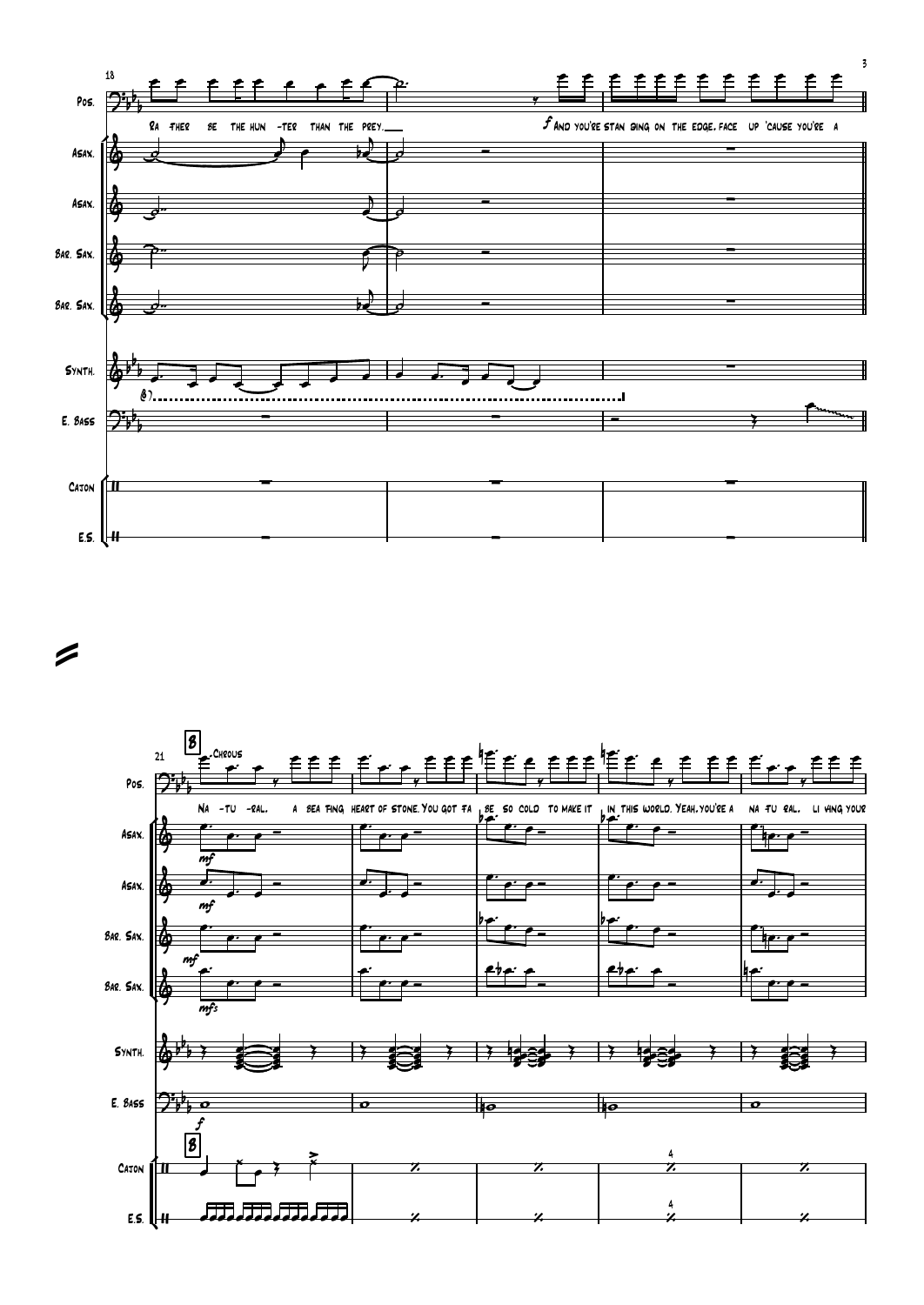

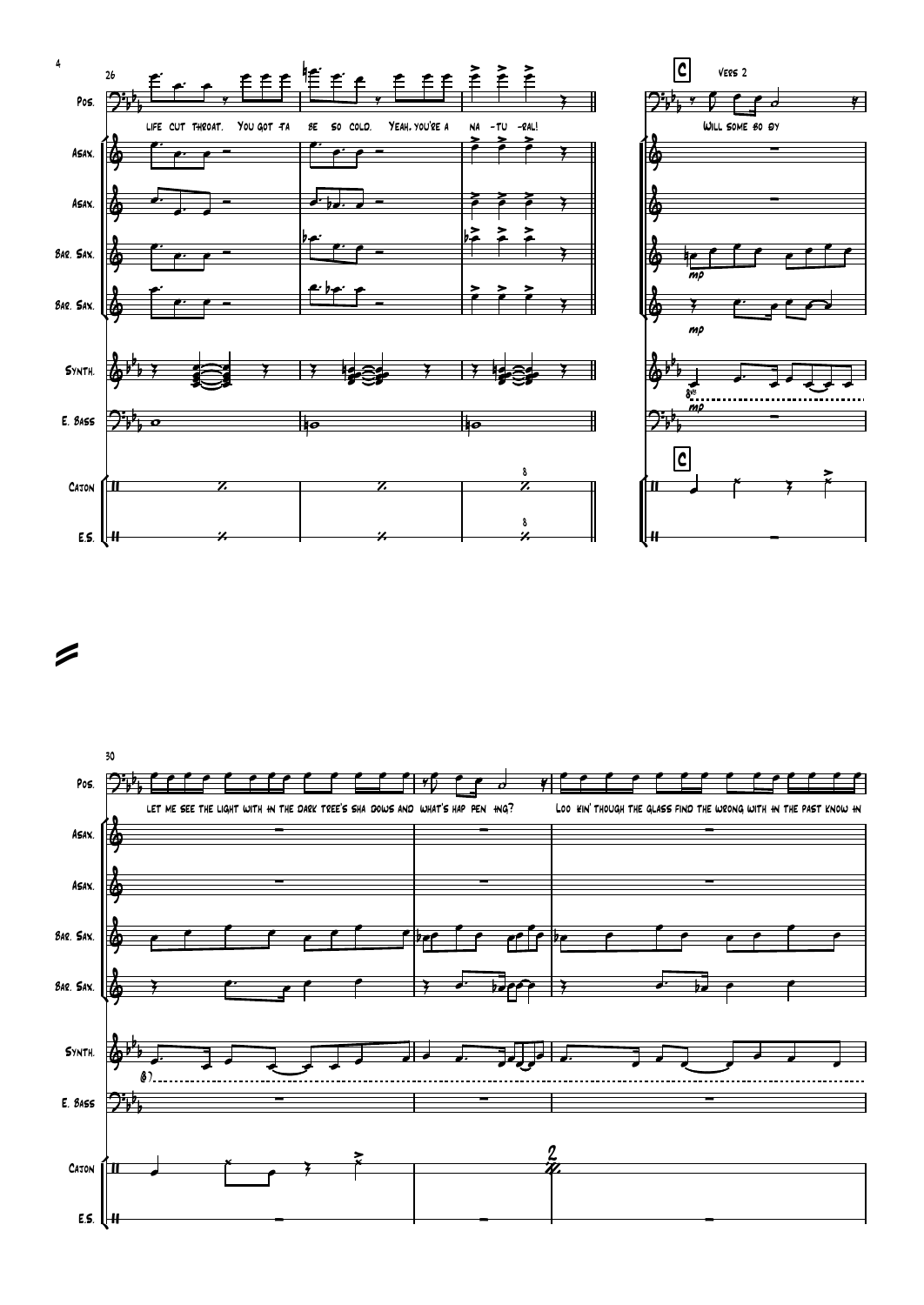

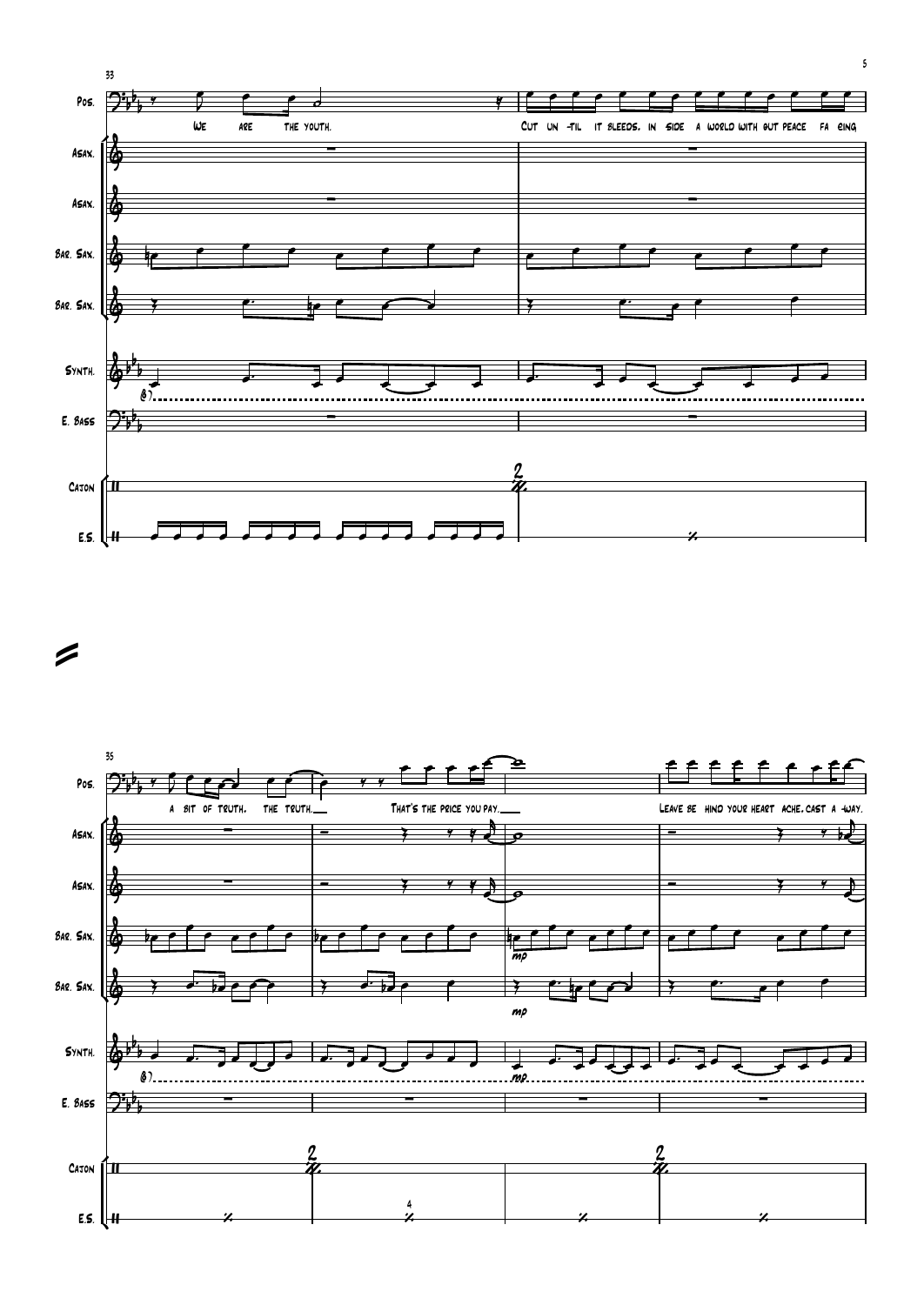





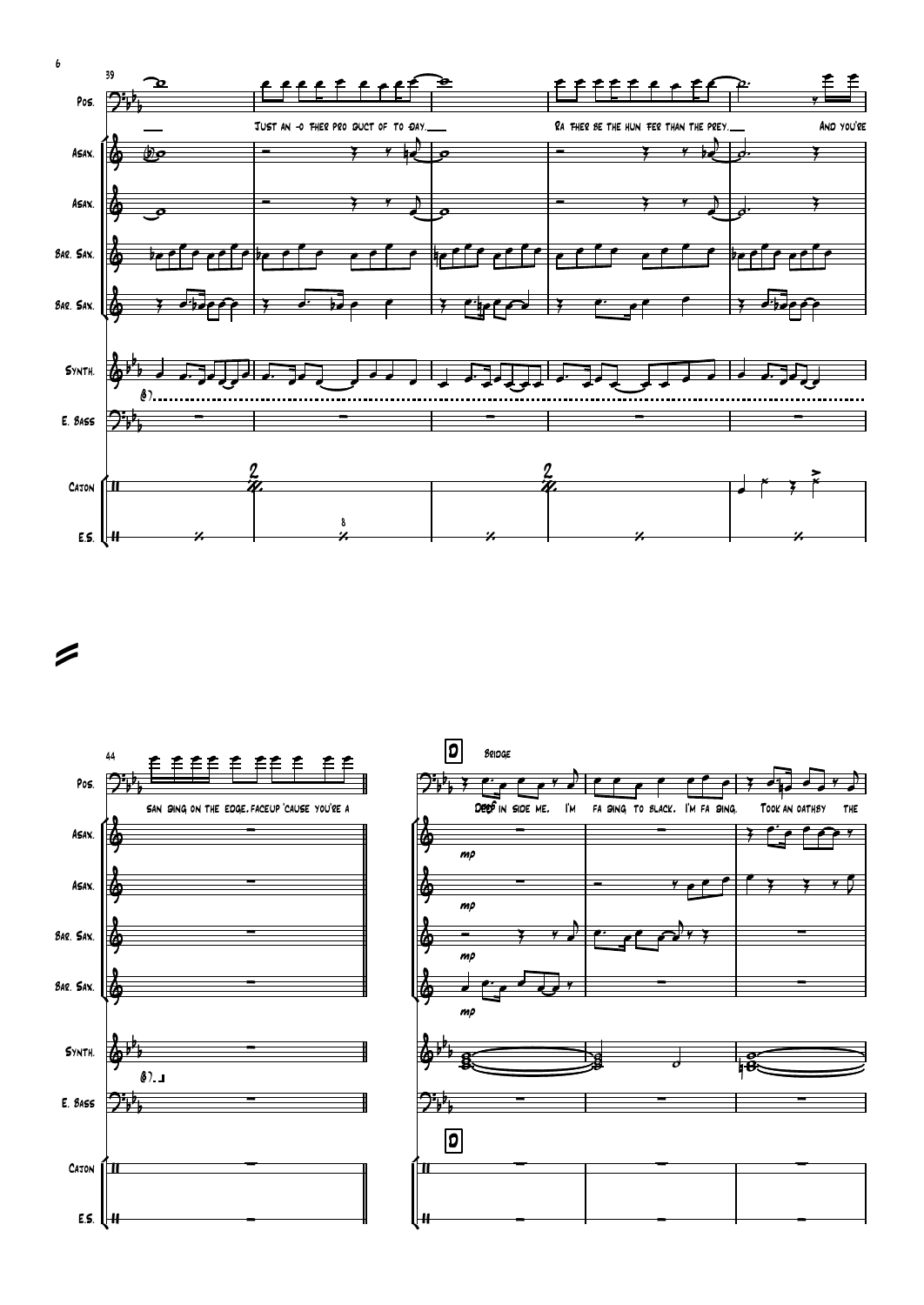

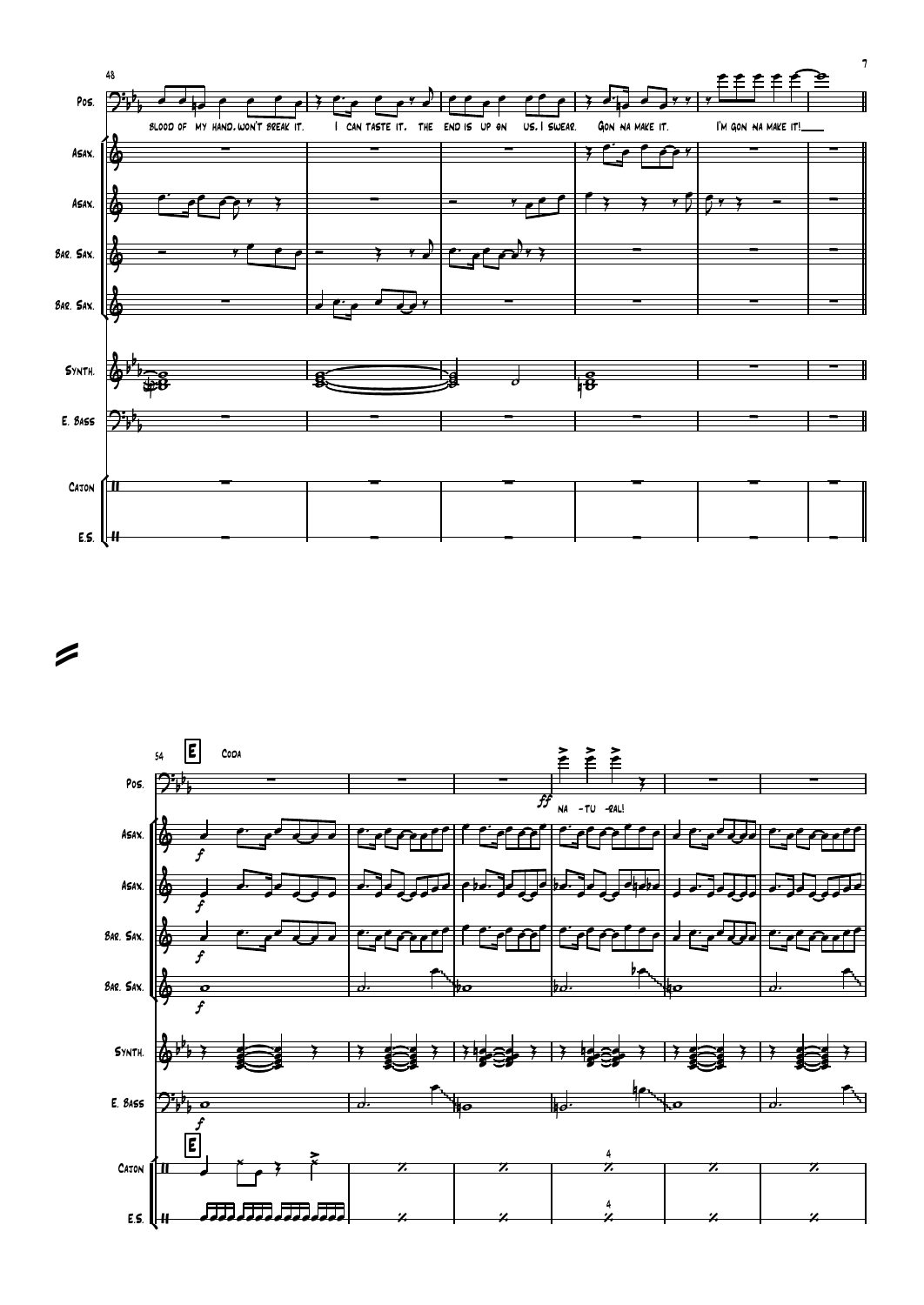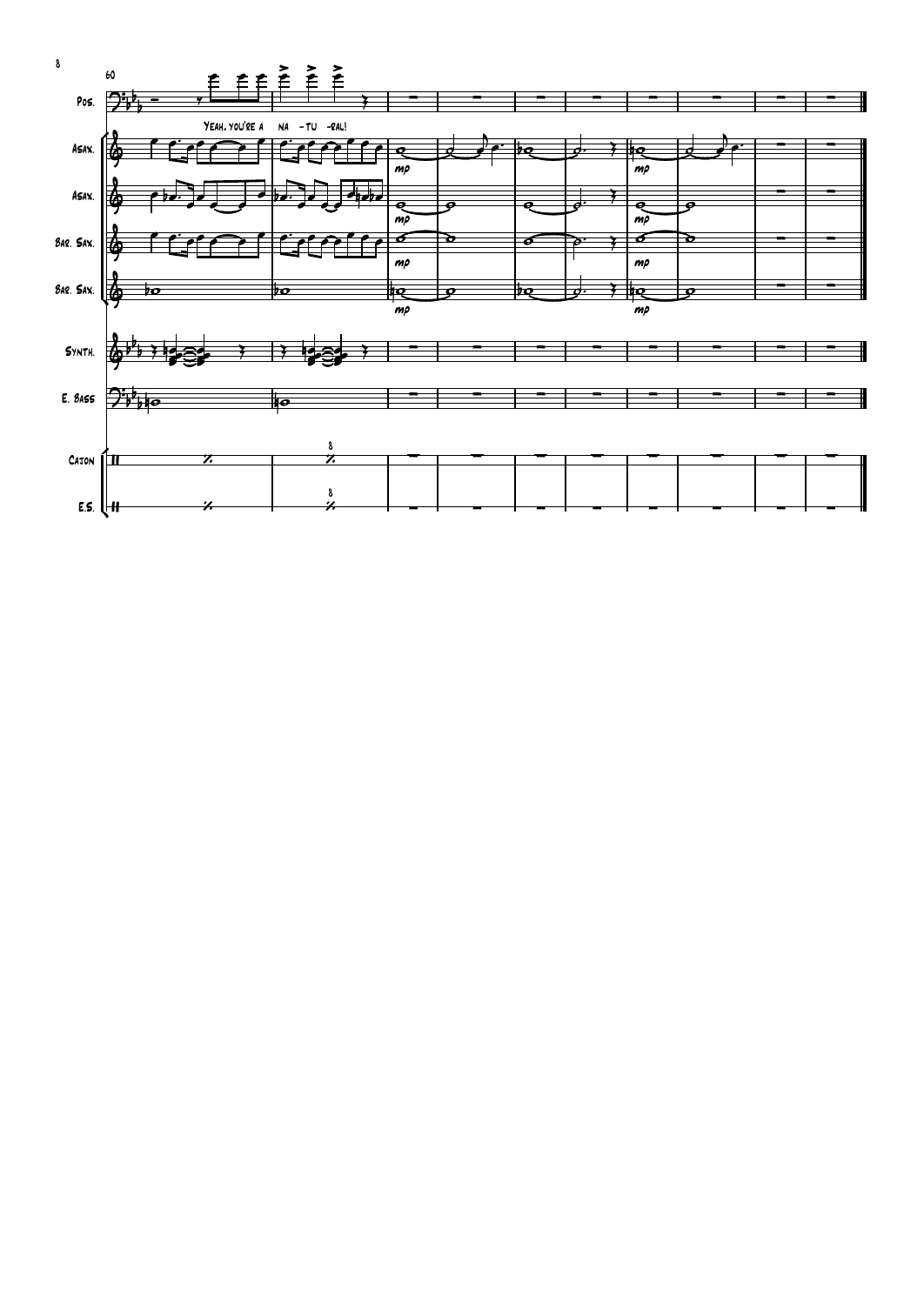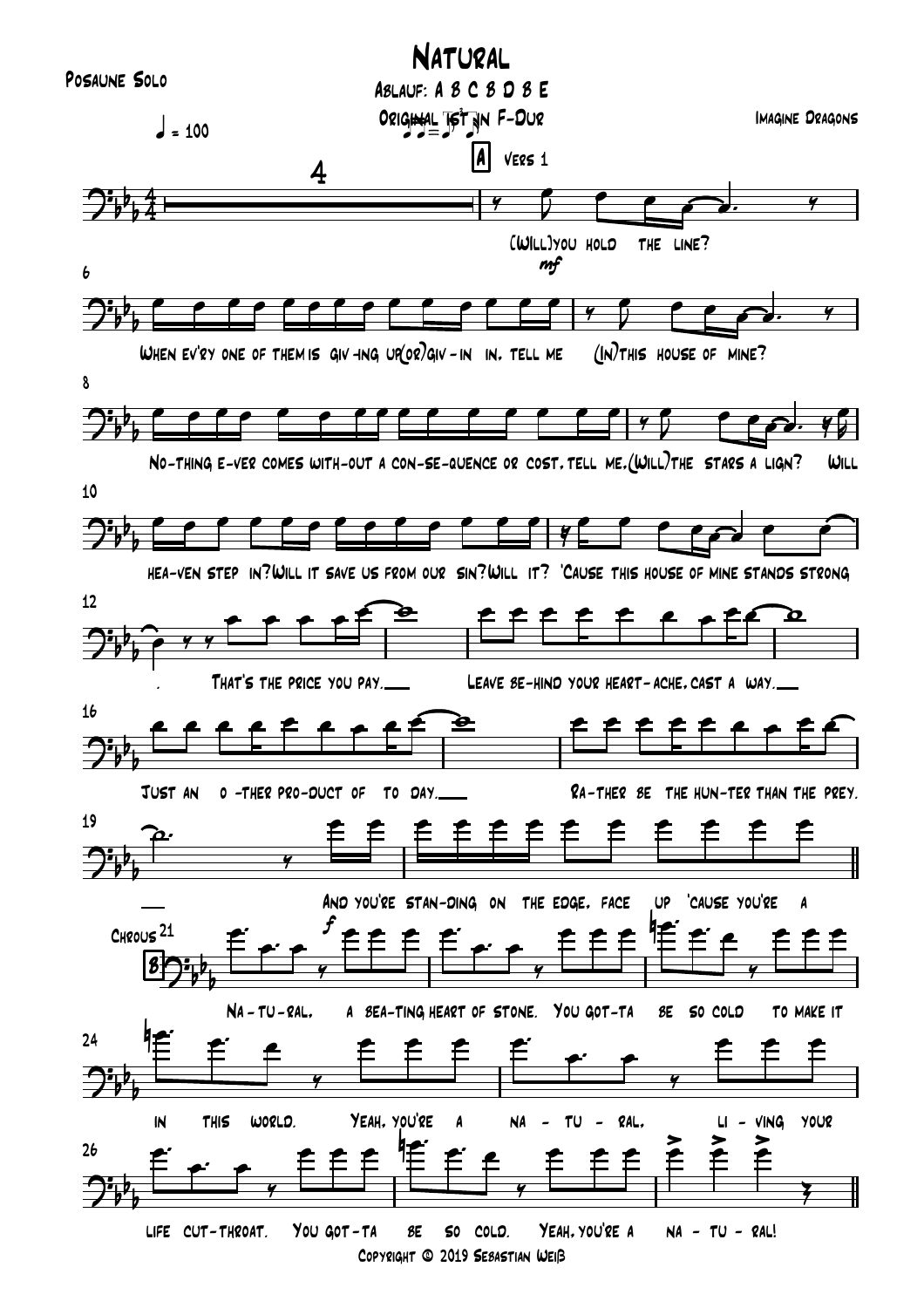

 $\mathbf{e}$ 

 $\mathbf{r}$   $\mathbf{r}$ 



Yeah,you're a na -tu -ral!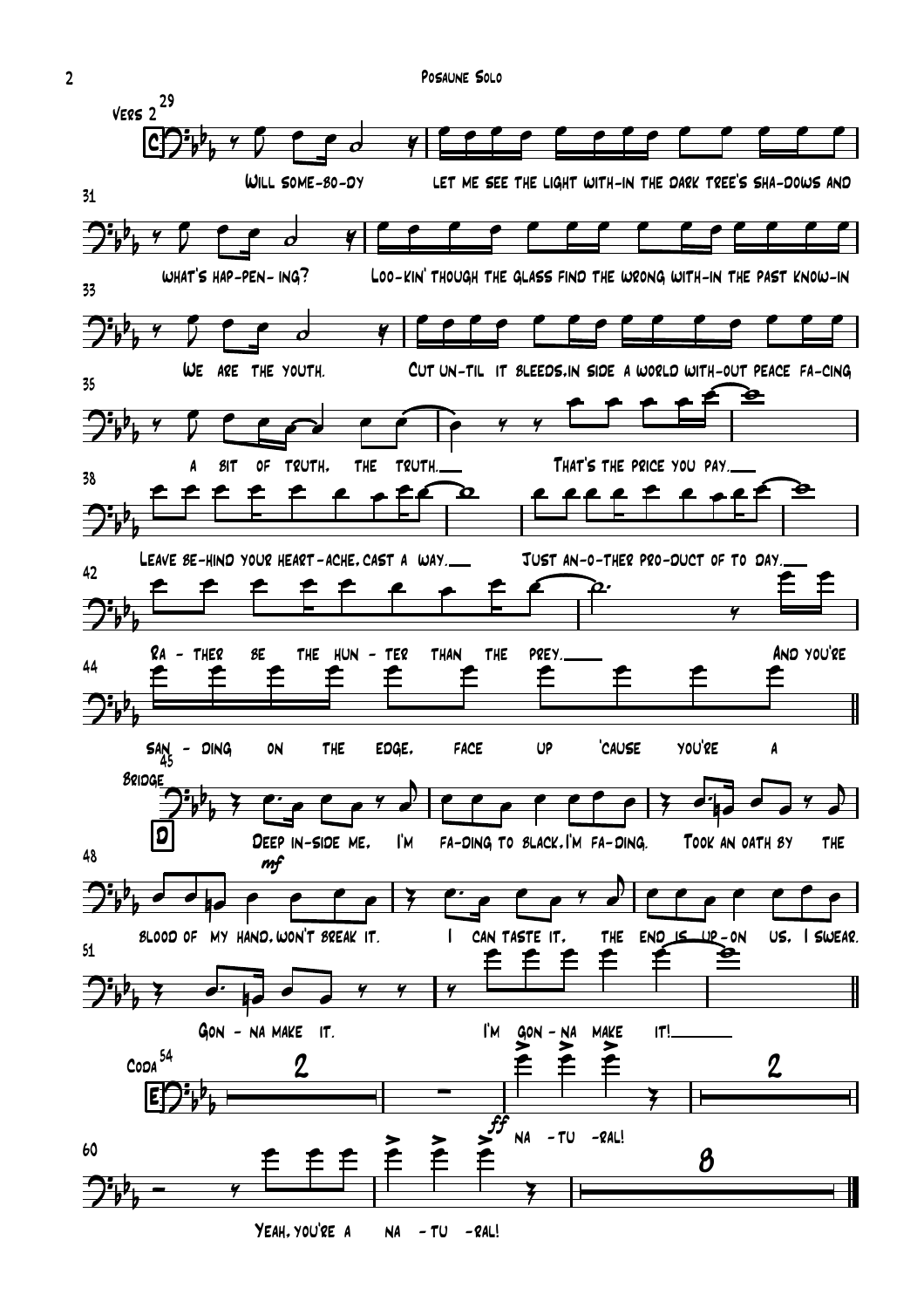Altsaxophon 1

**NATURAL** Ablauf: A B C B D B E

















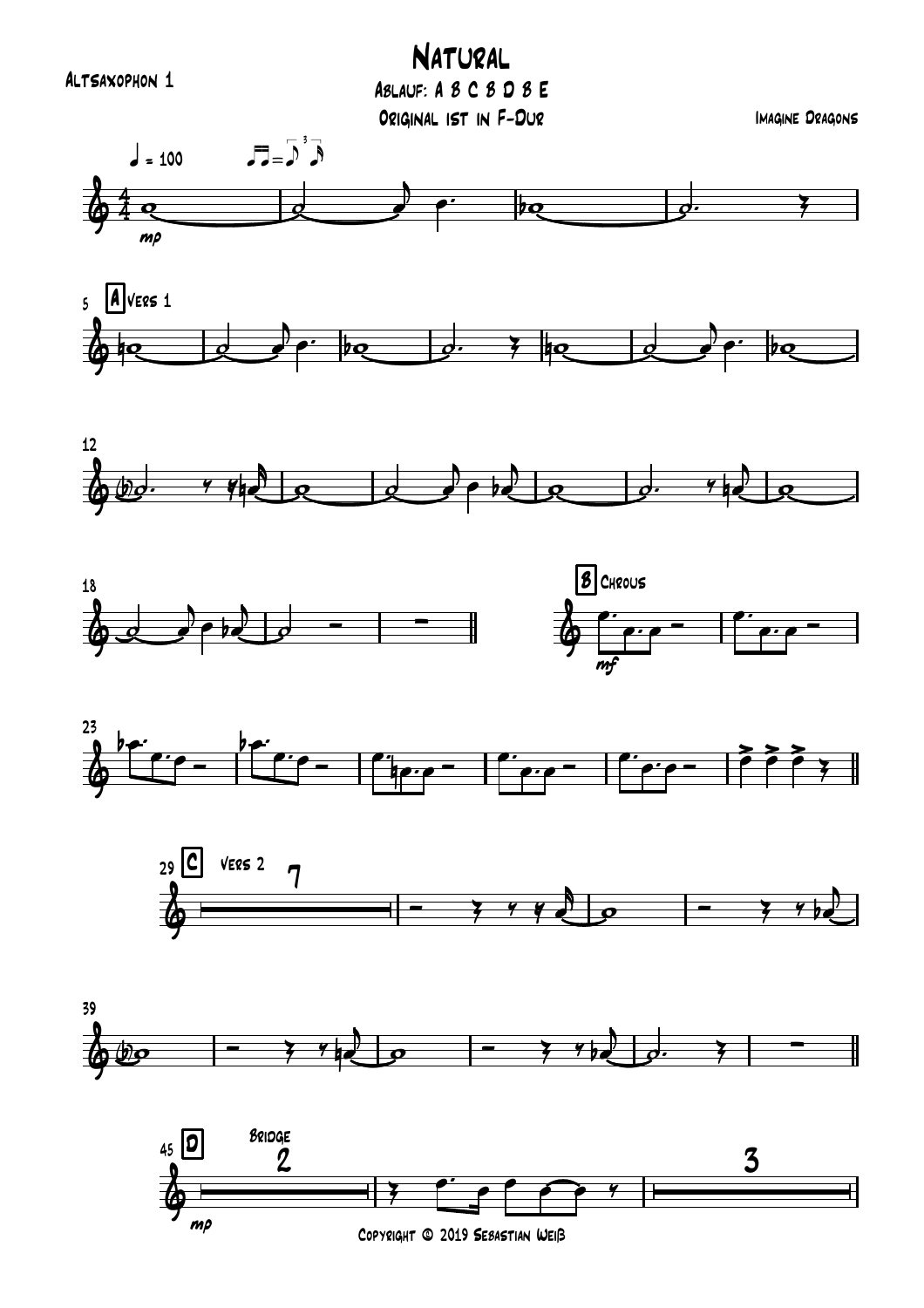





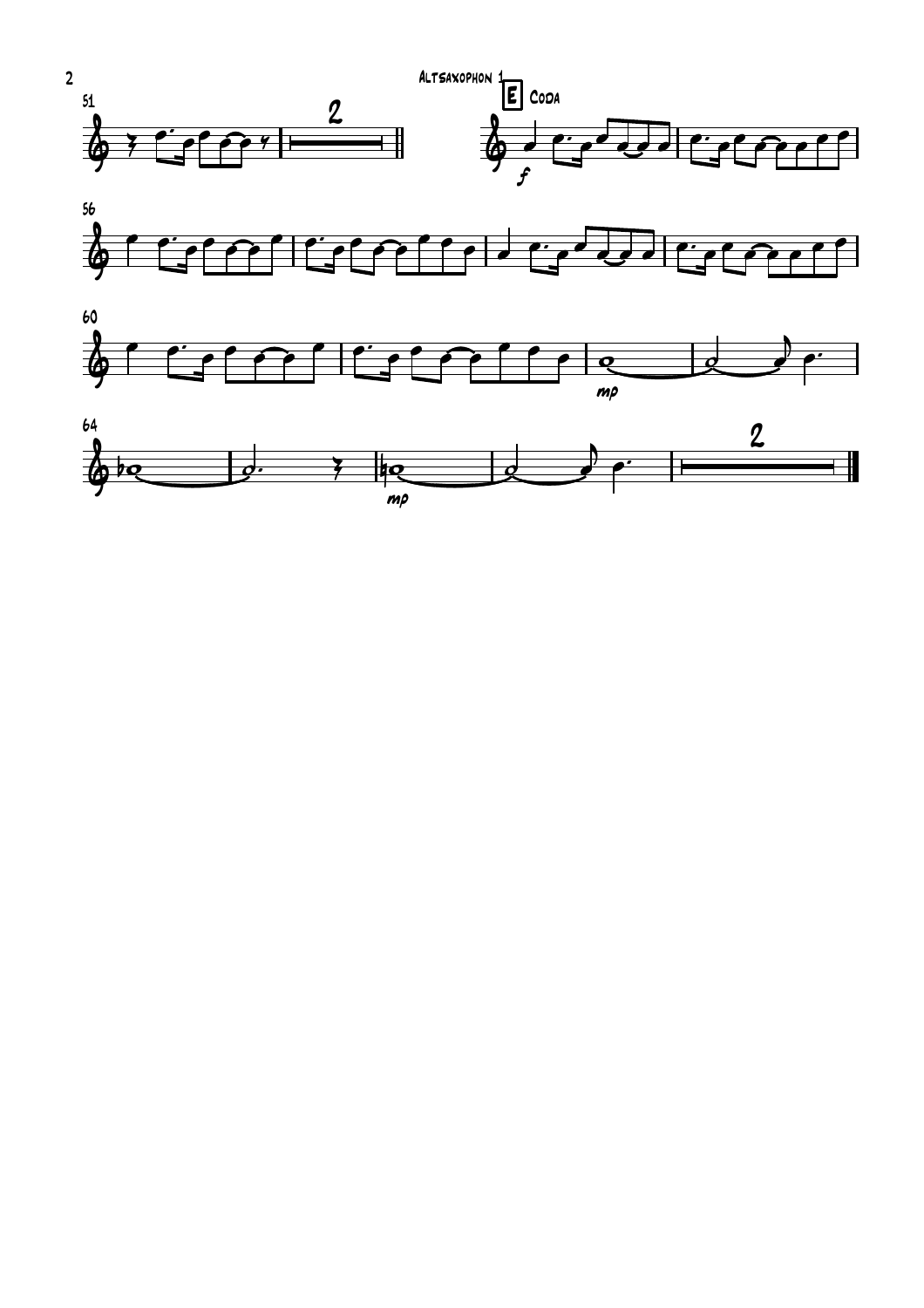## **NATURAL** Ablauf: A B C B D B E Original ist in F-Dur

Imagine Dragons















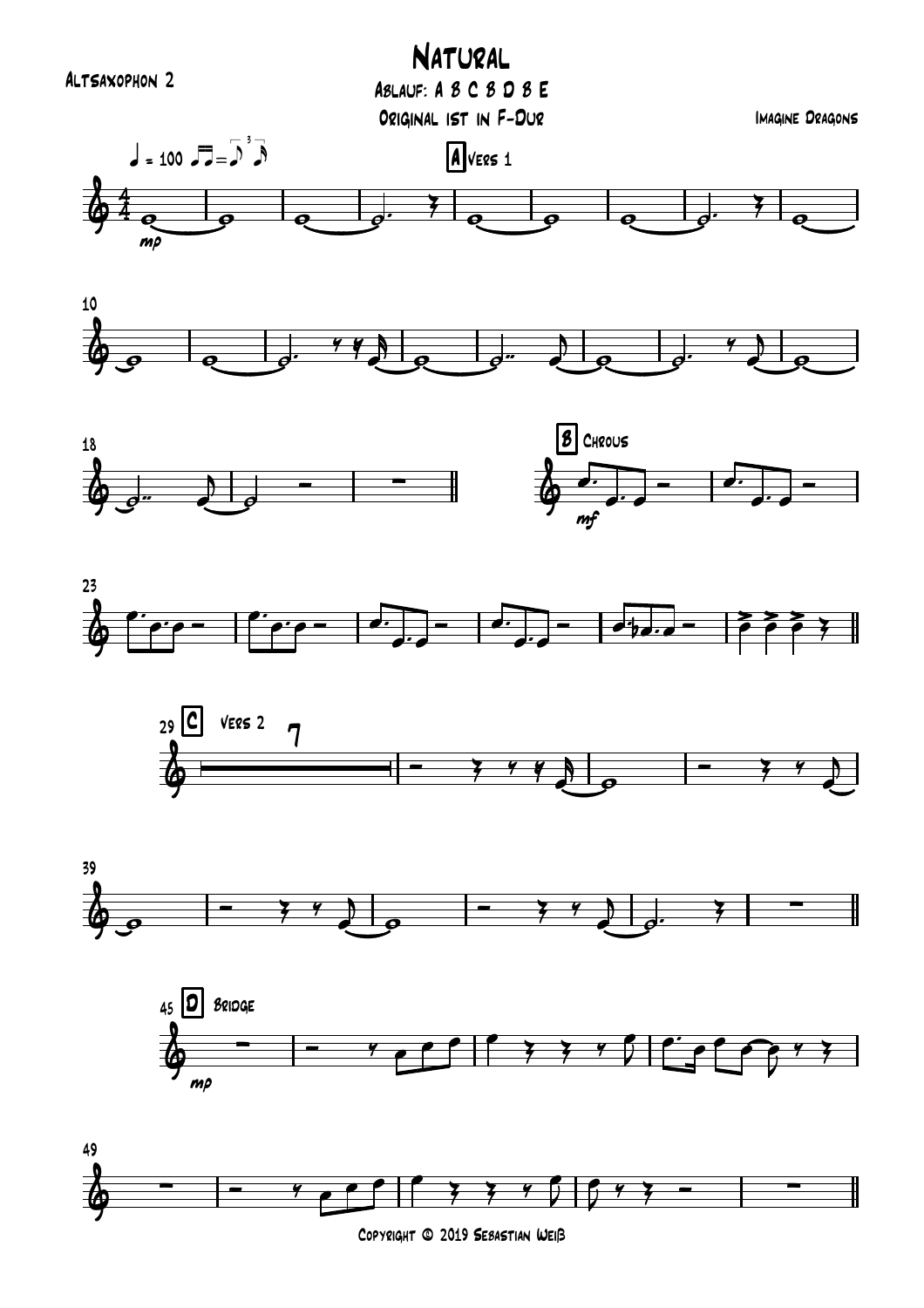

mp mp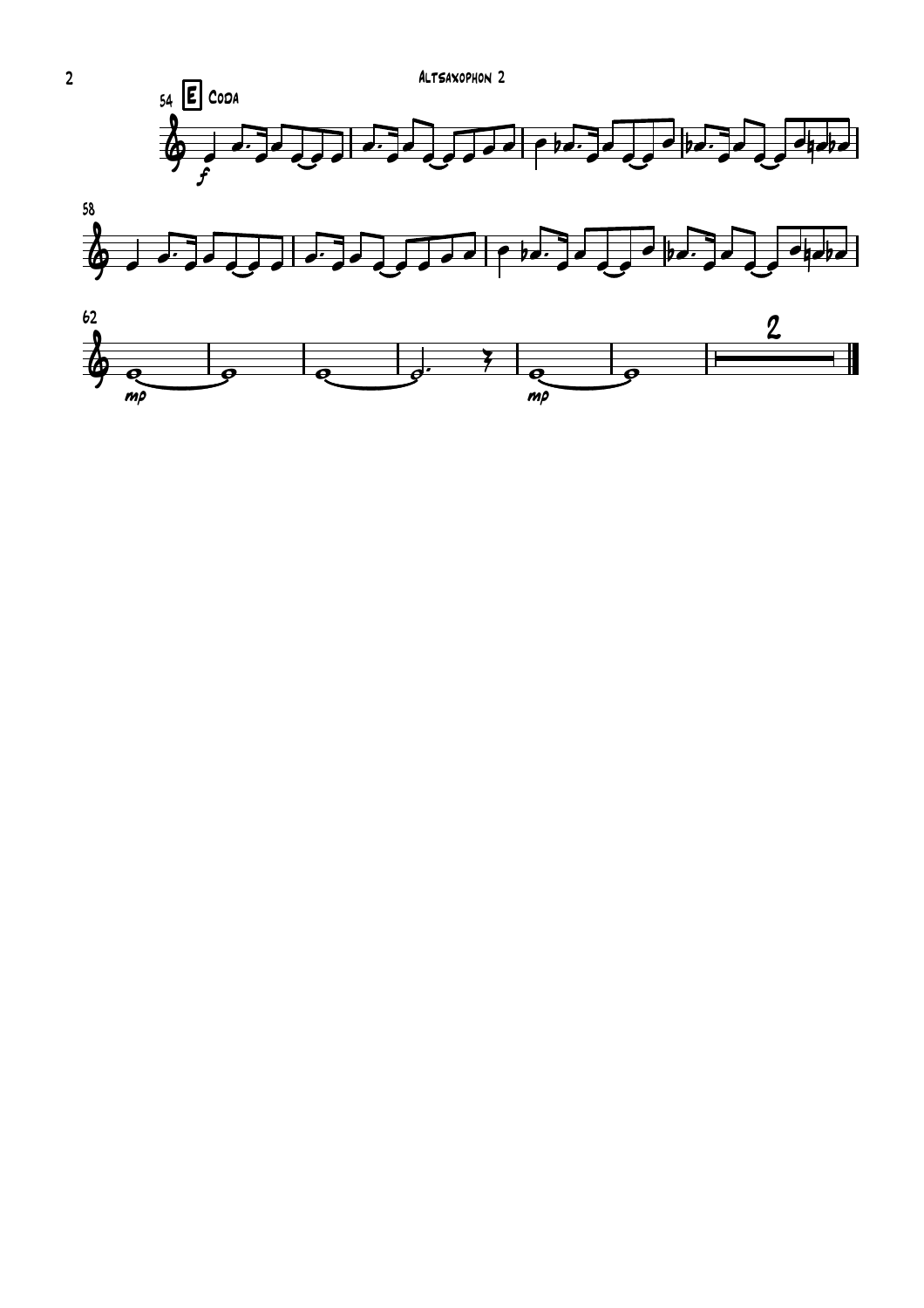## **NATURAL** Ablauf: A B C B D B E Original ist in F-Dur

Imagine Dragons



















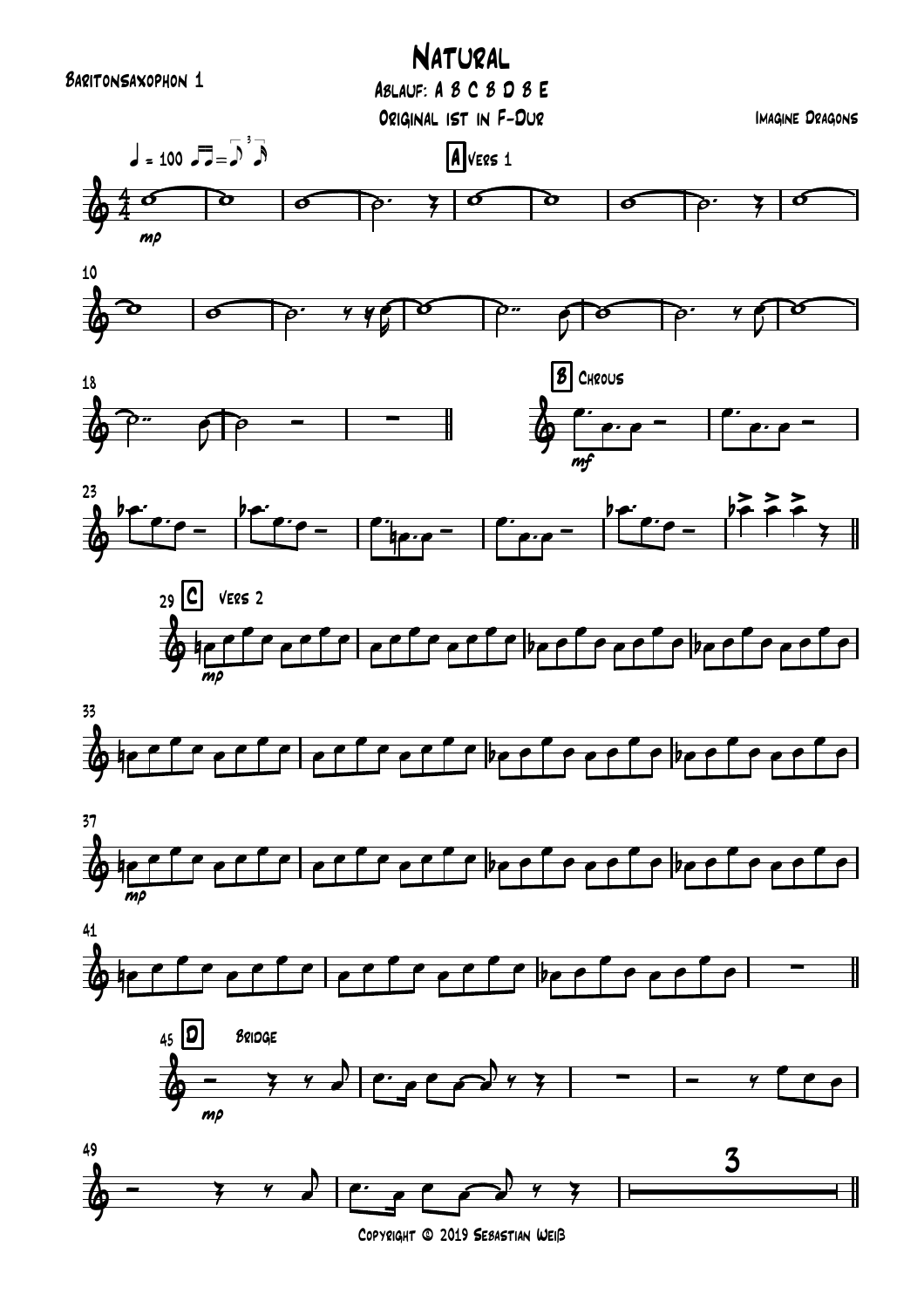

mp mp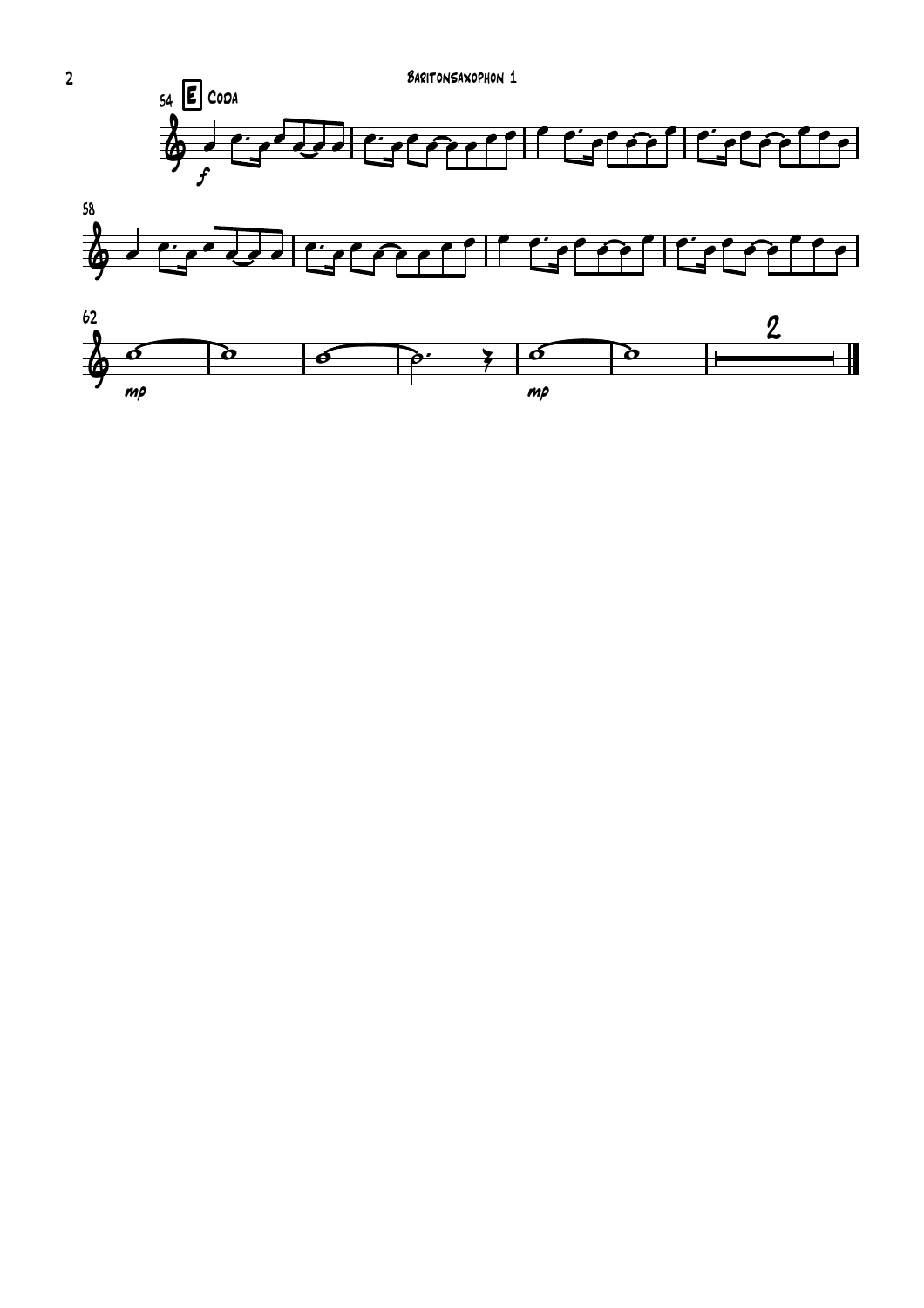## **NATURAL** Ablauf: A B C B D B E Original ist in F-Dur

Imagine Dragons

















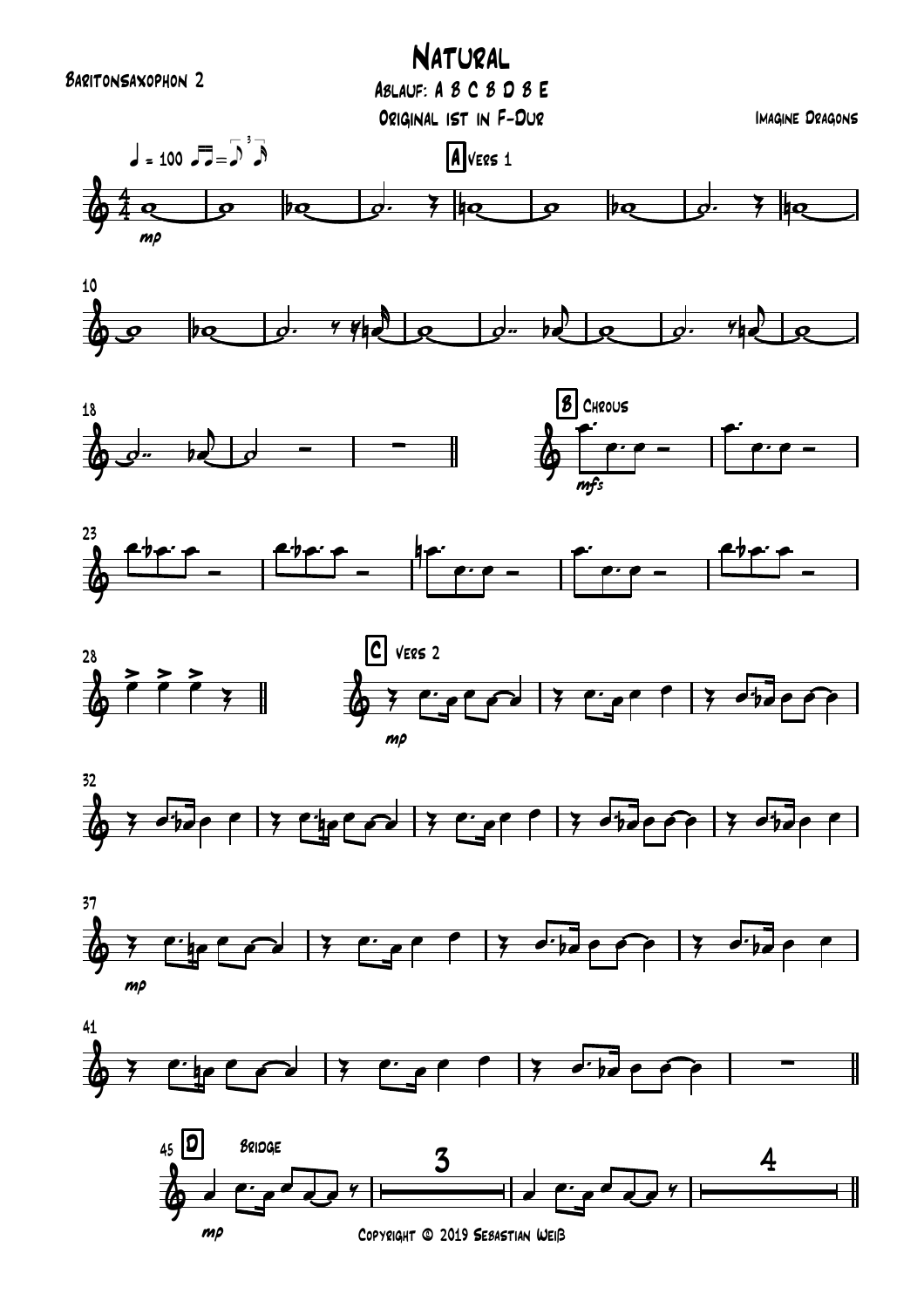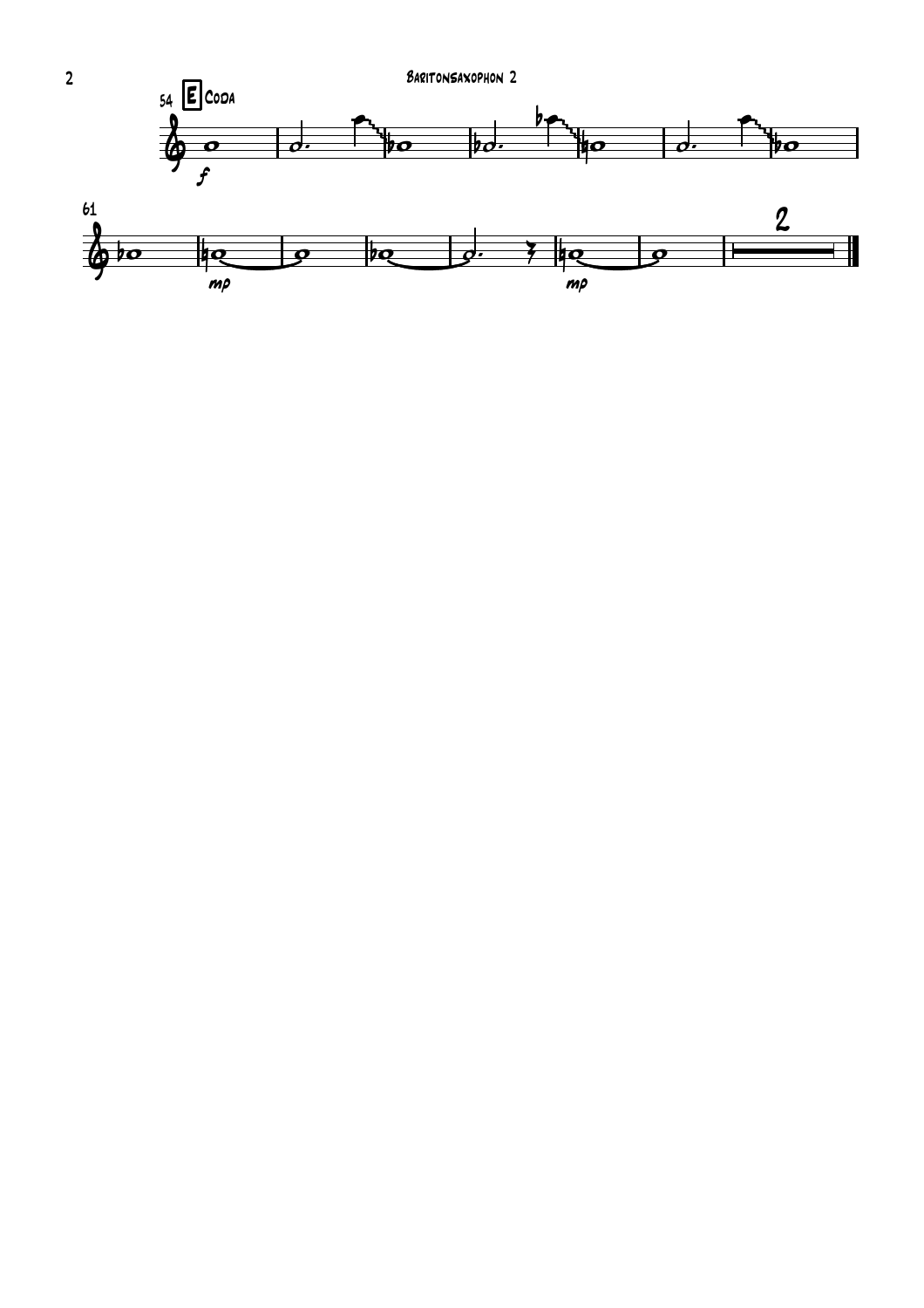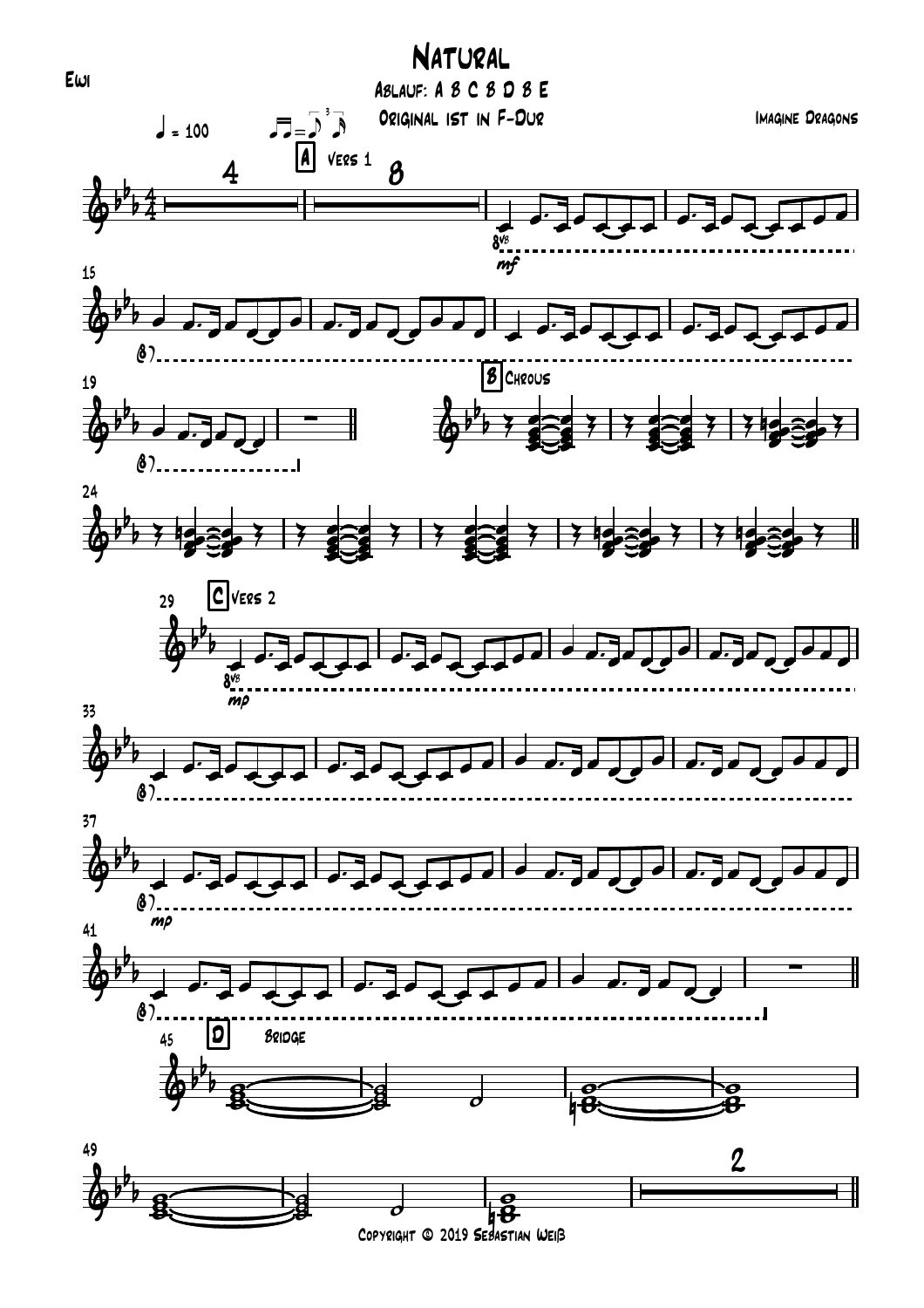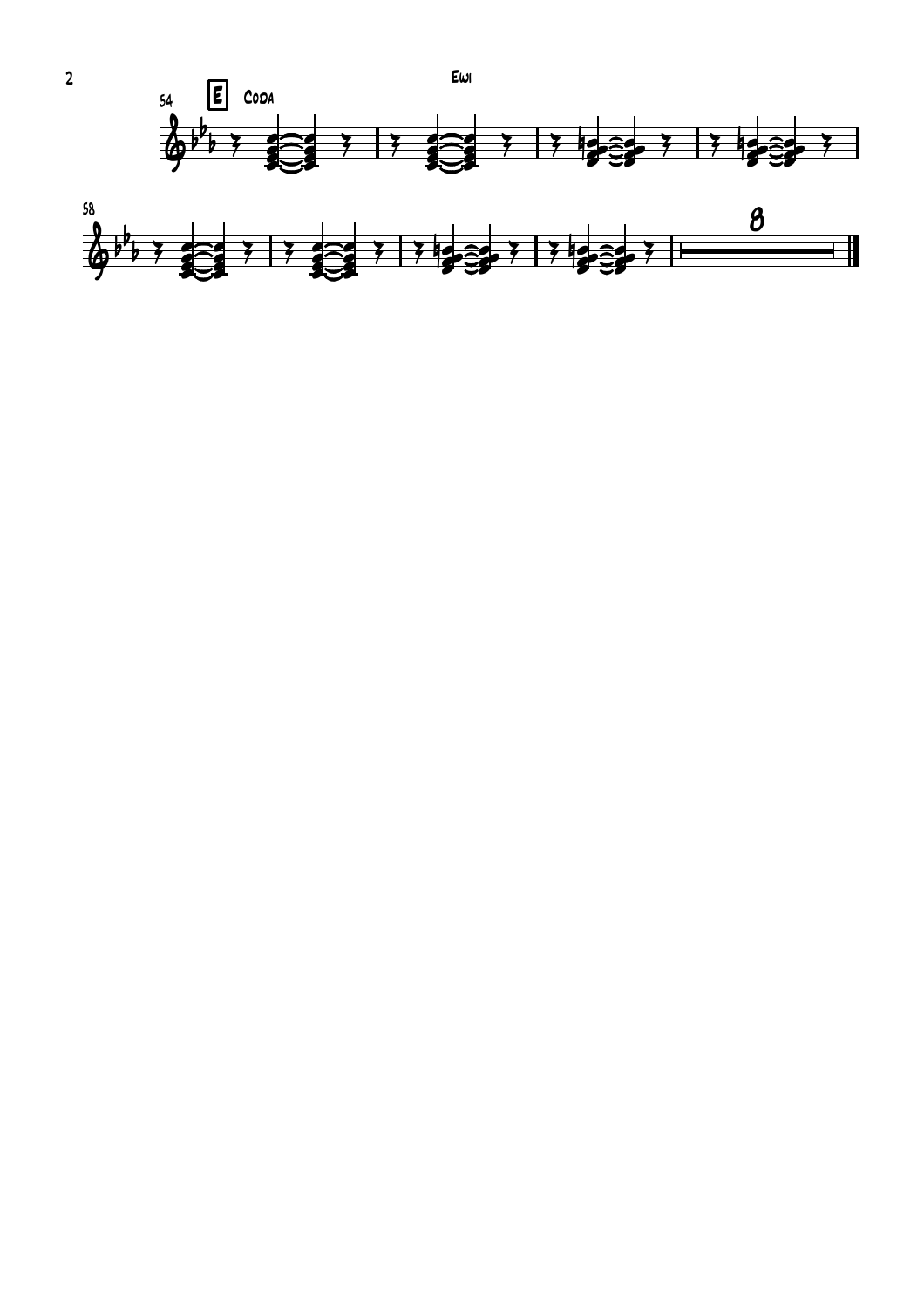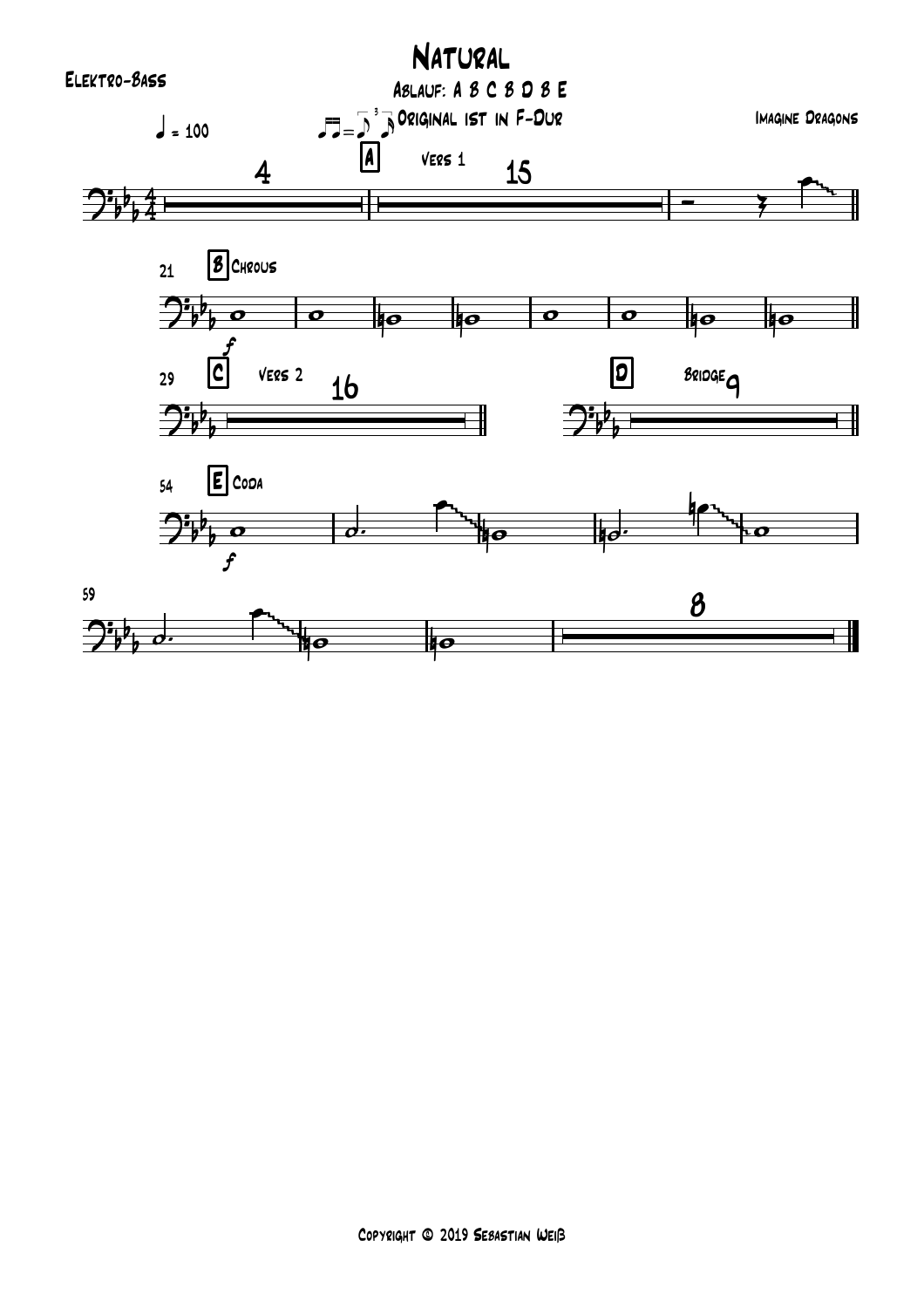CAJON



COPYRIGHT © 2019 SEBASTIAN WEIB